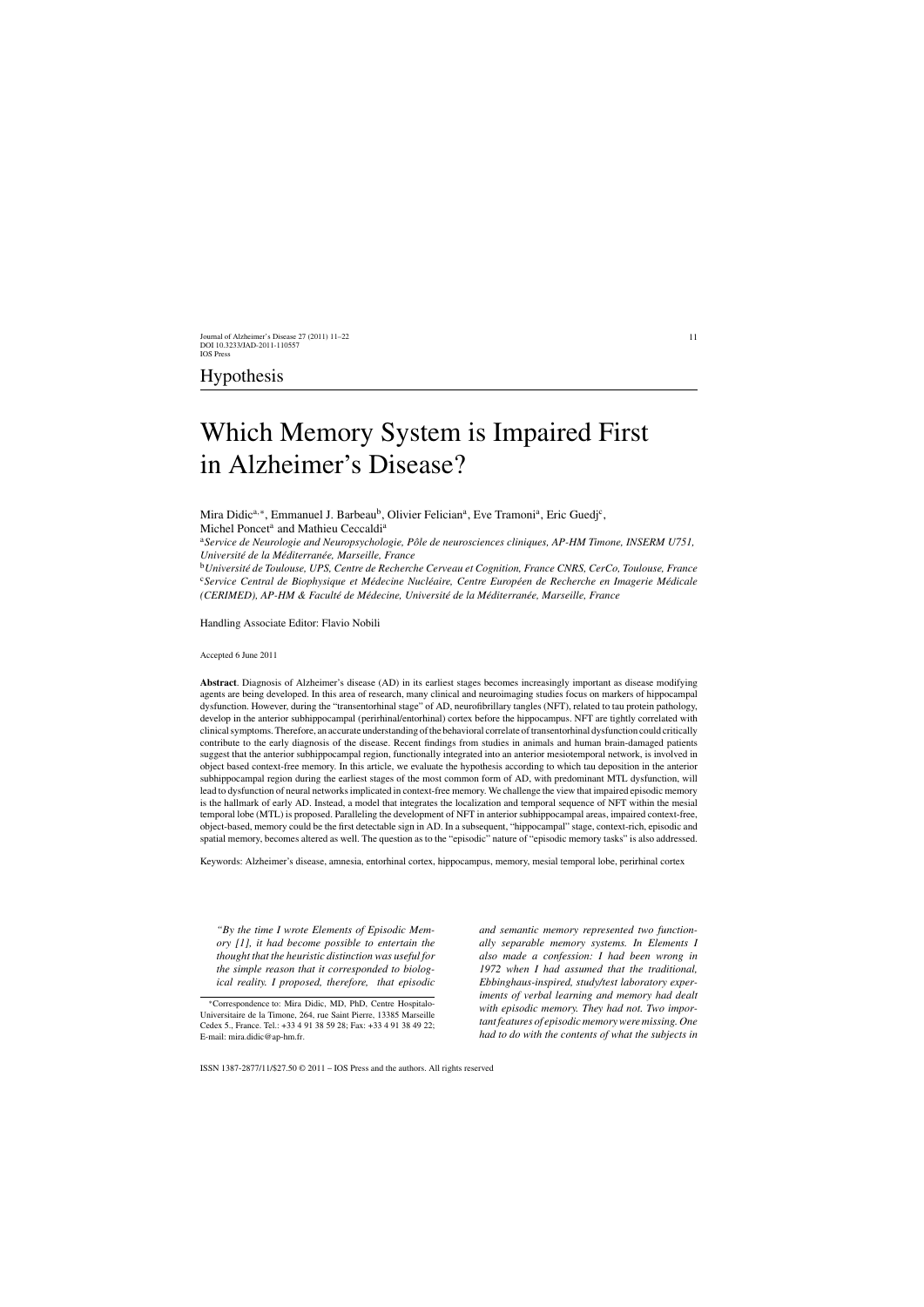*the experiments had to learn. Episodic memory is about happenings in particular places at particular times, or about "what", "where," and "when" [2, 3]. Traditional laboratory experiments, however, were almost invariably concerned with "what." Subjects are asked, "What do you remember of the presented material?" They report their knowledge in tests such as free recall, cued recall, or recognition. Subjects' memory for "where" and "when" was hardly ever examined. ( . . . )"* Endel Tulving [4].

#### **INTRODUCTION**

During the earliest stages of many neurodegenerative diseases, like amyotrophic lateral sclerosis, Parkinson's disease, or multisystem atrophy, clinical symptoms are clearly related to the disruption of one anatomo-functional system. There is evidence that large scale human brain networks involved in cognition present a selective vulnerability in neurodegenerative disease [5, 6]. In Alzheimer's disease (AD), findings from neuropathological studies indicate that the integrity of neural systems related to memory is compromised by the loss of projections between and among the entorhinal cortex (ERC), the hippocampus (H), and the amygdala, as well as subcortical nuclei and paralimbic cortices such as the temporo-polar cortex (TPC) [7]. The general idea developed in this hypothesis article is that studies that focus on the function of neural networks affected by pathological lesions in the earliest stages of AD could improve the understanding of clinical signs of predementia AD.

A better understanding of memory systems affected early in AD equally has important implications for early diagnosis. The current development of disease modifying therapeutic agents requires reliable identification of patients when neuropathological changes are minimal. Despite major advances in the development of structural/molecular neuroimaging and cerebrospinal fluid (CSF) biomarkers, adding results from the cognitive assessment considerably contributes to the identification of AD in patients with mild cognitive impairment (MCI) [8]. However, which type of cognitive dysfunction should be looked for and which tasks should be used remains controversial [9].

AD is characterized by amyloid and tau deposition, as well as neuronal and synaptic loss. Neurofibrillary tangles (NFT), related to tau protein pathology and associated with clinical signs [10–12], first develop in the mesial temporal lobe (MTL) [13–14]. This brain



Fig. 1. Medial view of the right temporal lobe, along with a schematic representation of MTL structures. H: hippocampus; ERC: entorhinal cortex; PRC: perirhinal cortex; TPC: temporopolar cortex; PHC: parahippocampal cortex; cols: collateral sulcus; cals: calcarine sulcus. The posterior limits of the H and PHC are not represented. Note that the PRC lies mainly within the collateral sulcus. Adapted from Barbeau et al. [38].

region is crucial for declarative memory [15]. Within declarative memory, a distinction between episodic and semantic memory was introduced by Tulving [16]. Many studies report that anterograde episodic learning is impaired in patients with predementia AD (see [17, 18] for reviews). Moreover, it was recently suggested that impaired episodic memory is a core symptom that should be integrated into the diagnosis of predementia AD [19]. However, recent advances on the function of subcomponents of the MTL are rarely taken into account.

The MTL is composed of several subregions that contribute to declarative memory, the H as well as the perirhinal (PRC), ERC, and parahippocampal cortices (PHC). Henceforth, the PRC and the ERC will sometimes be referred to as "anterior subhippocampal" structures for the sake of simplicity. These subcomponents are interconnected with distinct cortical association areas, thus forming distinct mesiotemporal networks. There is increasing evidence for a differential contribution of these subcomponents of the MTL to declarative memory. Anterior subhippocampal structures play a crucial role in "context-free memory", or long term memory of learned information which is dissociable from the context of learning when required to be recalled or recognized (memory for objects, facts and concepts), while the H plays a critical role in "context-rich memory" or long term memory of learned information that is embedded into a context (like spatial and episodic memory) [20–23]. If the role of each of these structures is specific, the resulting memory dysfunction in AD should depend on the topographical distribution of NFT. In this way, the different neuropathological stages, which initially affect a subregion of the PRC, then the ERC before spreading to the H [13, 14], should result in distinct types of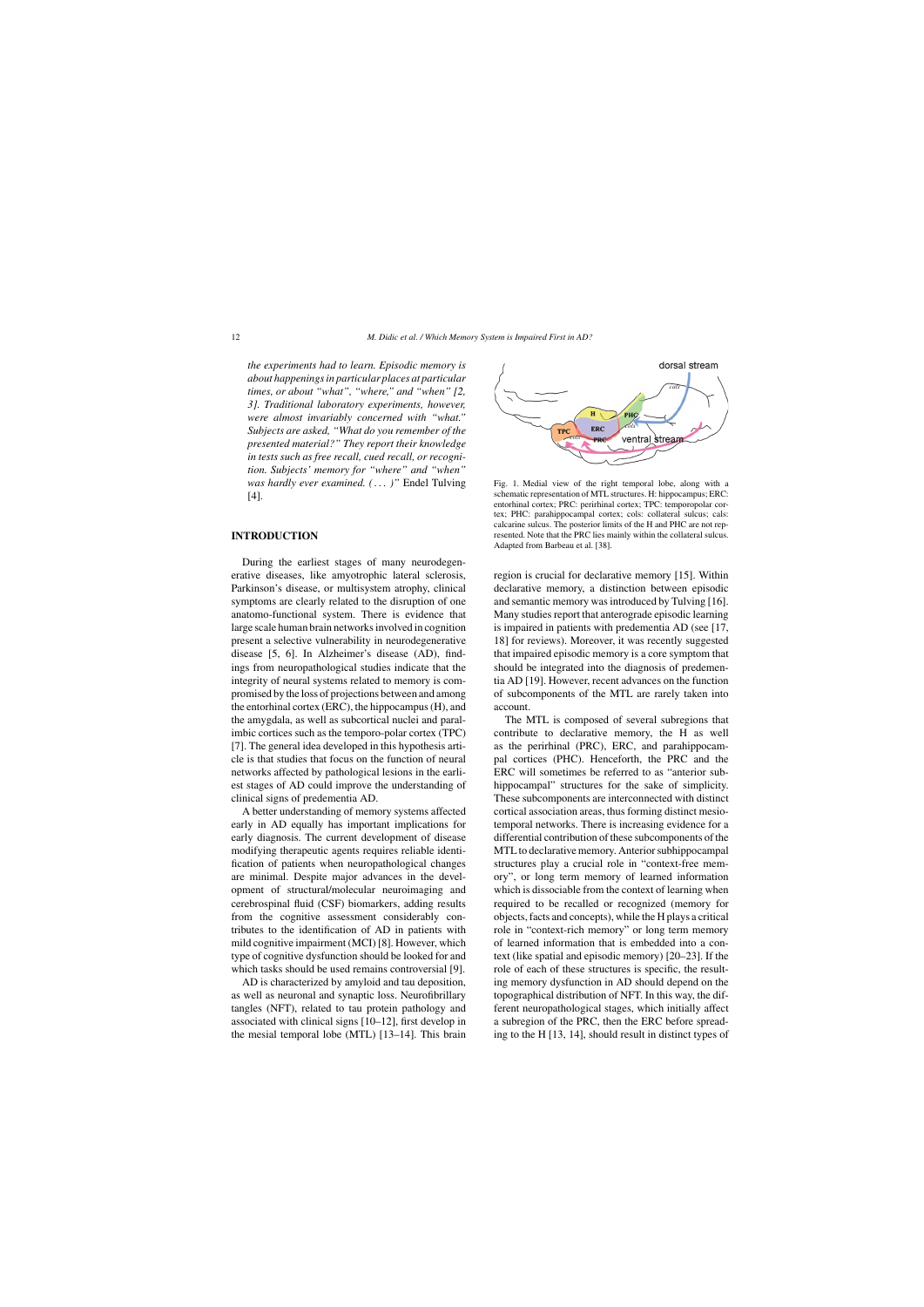memory impairment. Our hypothesis is that tau deposition in the anterior subhippocampal region during the earliest stage of AD will lead to dysfunction of neural networks implicated in context-free memory.

#### *Early AD and the subhippocampal stage*

NFT, which are composed of abnormally phosphorylated tau protein that develops in the nerve cell body and are associated with cognitive deficits [10–12], initially appear in the MTL in the most common form of AD (∼85% of the cases [24]), spreading through its subcomponents in a sequential fashion. Several studies demonstrate that NFT initially develop in the medial portion of the PRC, the transentorhinal cortex (TERC, or BA35) [25], then progress to the ERC, before reaching the H in the limbic stage and later affect the temporal neocortex [13, 14, 26]. Within the H, NFT first appear in the CA1 subfield, mainly represented in the head of the H [27]. Although the topography, as well as the inter-personal variability, of these anterior subhippocampal structures (PRC/ERC) makes the neuroimaging assessment of this brain region difficult, potential non-invasive diagnostic tools that could reliably detect subtle pathological changes at the "subhippocampal" stage of AD are currently receiving increasing interest. Using MRI, several studies demonstrate atrophy of the ERC in predementia AD [28–32]. Baseline ERC volume has been shown to be a better predictor for decline from MCI to AD than hippocampal volume [28, 30].

#### *Anatomy and connectivity of the MTL*

In addition to the H, the MTL consists of several strongly interlinked subcomponents, the PRC (BA35 medially and BA36 laterally), the ERC (BA28), distributed along the anterior part of the collateral sulcus and parahippocampal gyrus, as well as the PHC (parahippocampal cortex) which lies on the posterior parahippocampal gyrus. Furthermore, the medial part of the temporo-polar cortex (TPC) (BA38), functionally part of a wider PRC region, is also viewed upon as an extension of BA36 by some authors [33–36], and hence as part of the "total" PRC for others [37].

The MTL is connected with neocortical and subcortical regions. Studies in monkeys and rodents show that distinct subregions of the MTL are connected to distinct cortical association areas through parallel pathways. Sensory information from widespread areas of the neocortex enters the MTL primarily via projections to the PRC and the PHC. The PRC mainly receives projections from ventral processing streams, and in particular nearly two-thirds of its cortical inputs from the adjacent ventral-stream visual areas [33]. Compared with the PRC, the PHC receives a far greater proportion of its inputs from dorsal-stream areas, including the posterior parietal cortex, the retrosplenial cortex, the dorso-lateral prefrontal cortex, and the dorsal bank of the superior temporal sulcus [33, 39, 40]. Thus, two major parallel networks are interconnected with the MTL.

Both, the PRC and PHC feed information into the ERC [41, 42]. The PHC projects mainly to the medial entorhinal area, whereas the PRC projects principally to the lateral entorhinal area. The ERC, in turn, projects to the H [43]. Moreover, these parallel pathways are interconnected with projections from the PHC to the PRC, in addition to connections between the lateral and the medial areas of the ERC [33, 40, 44–47].

In the human brain, connectivity studies using functional measurements of resting-state activity on high-resolution MRI recently identified two separate cortical networks that each associate with distinct subregions of the MTL [48]. An "anterior MTL network" involves the anterior lateral temporal lobe, along with the middle temporal gyrus, immediately below the superior temporal sulcus, as well as the PRC and the ERC. This pathway converges on the head of the H. The second network, or "posterior MTL network" involves the inferior parietal lobule, the retrosplenial cortex, the posterior cingulate cortex, and a portion of the ventral medial prefrontal cortex. It includes the PHC, and converges on the body of the H. Overall, the identification of these two pathways in humans provides an anatomic reference for further studies.

Finally, there is also evidence that some segregation is still maintained among the subcortical projections from the MTL since the PRC mainly project to the dorso-median nuclei of the thalamus, while the H mainly projects to anterior thalamic nuclei and henceforth to an "extended hippocampal system" involving posterior cingulate areas and the retrosplenial cortices [22].

### *Parallel MTL networks involved in declarative memory*

That the MTL is crucial for anterograde declarative memory has been confirmed by many studies since the description of the patient HM, a patient who suffered from amnesia after bilateral surgical removal of the MTL for intractable epilepsy [49]. The MTL is crucial for both semantic and episodic memory. Semantic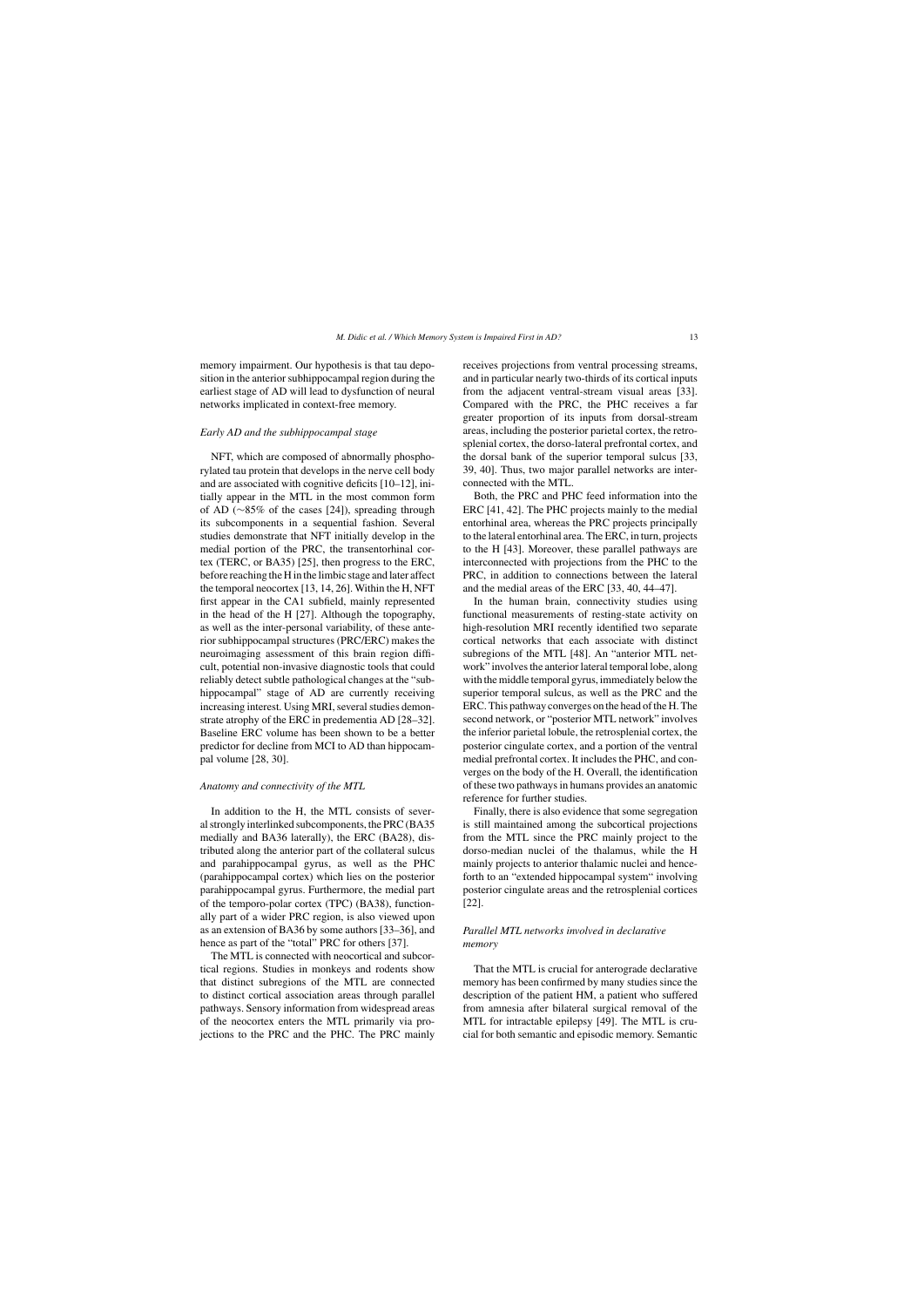memory refers to facts (as knowledge of objects, concepts, people, and words). Episodic memory refers to events with a unique spatiotemporal reference that requires mental time travel through subjective time, thus allowing the retrieval of previous experiences [1]. There are two main views of how declarative memory is organized within the MTL. One view argues that the MTL is a set of structures contributing to declarative memory in a rather homogenous way [50]. An alternative view is that subregions of the MTL, although strongly interlinked, make different functional contributions to anterograde declarative memory [20–23].

Over the past years, there has been largely converging evidence for the functional specialization of the different areas of the MTL. Studies in nonhuman primates indicate that the PRC is crucial for "context-free" memory as assessed by visual recognition memory (VRM) tasks [51]. This brain area is also thought to play a critical role in processes comparable with non-verbal aspects of human semantic memory [52]. By contrast, experimental studies in animals support the evidence that the H is a key node for "context-rich memory" [53–55]. Mishkin and colleagues [20], following a critical study by Vargha-Khadem et al. [56] in three adolescents who had suffered from anoxia, suggested in a "hierarchical model of cognitive memory" that the neural substrate for "context-free memory", could be dissociated from "context-rich memory" in the human brain. Unlike non-human primates, for whom connectivity with the PRC is predominantly visual [33, 34], the PRC in humans receives information that is expanded beyond what is found in macaque, with highly processed signals from large regions of lateral temporal association cortex [48].

Similarly, Aggleton and Brown [57] provided evidence for a distinction between two recognition memory systems involving MTL structures through a dual process model, one system being crucial for familiarity judgments, while the other is thought to be critical for recollection. While familiarity is contextfree, giving a sense of prior exposure, recollection is defined as a conscious retrieval of context-rich material and associations. Although these two models significantly differ in many aspects, they converge to the notion that within the MTL, the neural substrate of context-free memory like facts based on familiarity judgment might be segregated from the neural substrate for events based on recollection. Moreover, these two models converge concerning the involvement of brain structures, since context-free memory as well as familiarity, are thought to depend on anterior subhippocampal areas (among which the PRC plays a key role), while context-rich processes such as recollection, is thought to depend on the H. This functional segregation is also supported by neuroimaging (for review, see [58]) and electrophysiological (for review, see [59]) studies.

An increasing number of studies in MTL-injured patients are also in favor of a distinct contribution of the subregions of the MTL to memory [56, 60–64]. Patients with H lesions are impaired on tasks assessing context-rich material, which involve spatial memory, recall for personal events or episodic memory, but show intact memory for context-free material as facts (i.e., semantic memory) or familiarity based recogni-

Table 1

Overview of several studies that provide evidence for different contributions of the subcomponents of the MTL to declarative memory

| Reference                                                                                                                                              | Impaired                        | Preserved                              |
|--------------------------------------------------------------------------------------------------------------------------------------------------------|---------------------------------|----------------------------------------|
| Studies of patients with damage to the hippocampus only                                                                                                |                                 |                                        |
| Vargha-Khadem et al. (1997) Science [56]                                                                                                               | episodic and spatial memory     | semantic memory and recognition memory |
| Mayes et al. (2002) Hippocampus [60]                                                                                                                   | episodic memory                 | recognition memory                     |
| Aggleton et al. (2005) Neuropsychologia [61]                                                                                                           | recollection                    | familiarity in recognition memory      |
| Bastin et al. (2004) Neurocase [65]                                                                                                                    | recall                          | Recognition                            |
| Barbeau et al. (2005) Hippocampus [62]                                                                                                                 | visual recall                   | visual recognition                     |
| Lebrun-Givois et al. (2008) Rev Neurol [63]                                                                                                            | episodic memory                 | semantic memory                        |
| Tramoni et al. (2011) Brain [64]                                                                                                                       | context-rich memory (long term) | context-free memory (long term)        |
| Studies of patients with MTL damage leaving the hippocampus (at least partially)<br>intact and/or with impaired familiarity but preserved recollection |                                 |                                        |
| Temple and Richardson (2006) Cogn Neuropsychol [70]                                                                                                    | semantic memory                 | episodic memory                        |
| Barbeau et al. (2006) Cogn Neuropsychol [69]                                                                                                           | context-free memory             | context-rich memory                    |
| Bowles et al. (2007) Proc Natl Acad Sci 2007 [67]                                                                                                      | familiarity                     | recollection                           |
| Bowles et al. (2010) Neuropsychologia [68]                                                                                                             | familiarity                     | recollection                           |
| Barbeau et al. (2011) Hippocampus [66]                                                                                                                 | visual recognition memory       | visual recall                          |
| Martin et al. (2011) Neuropsychologia [74]                                                                                                             | familiarity                     | recollection                           |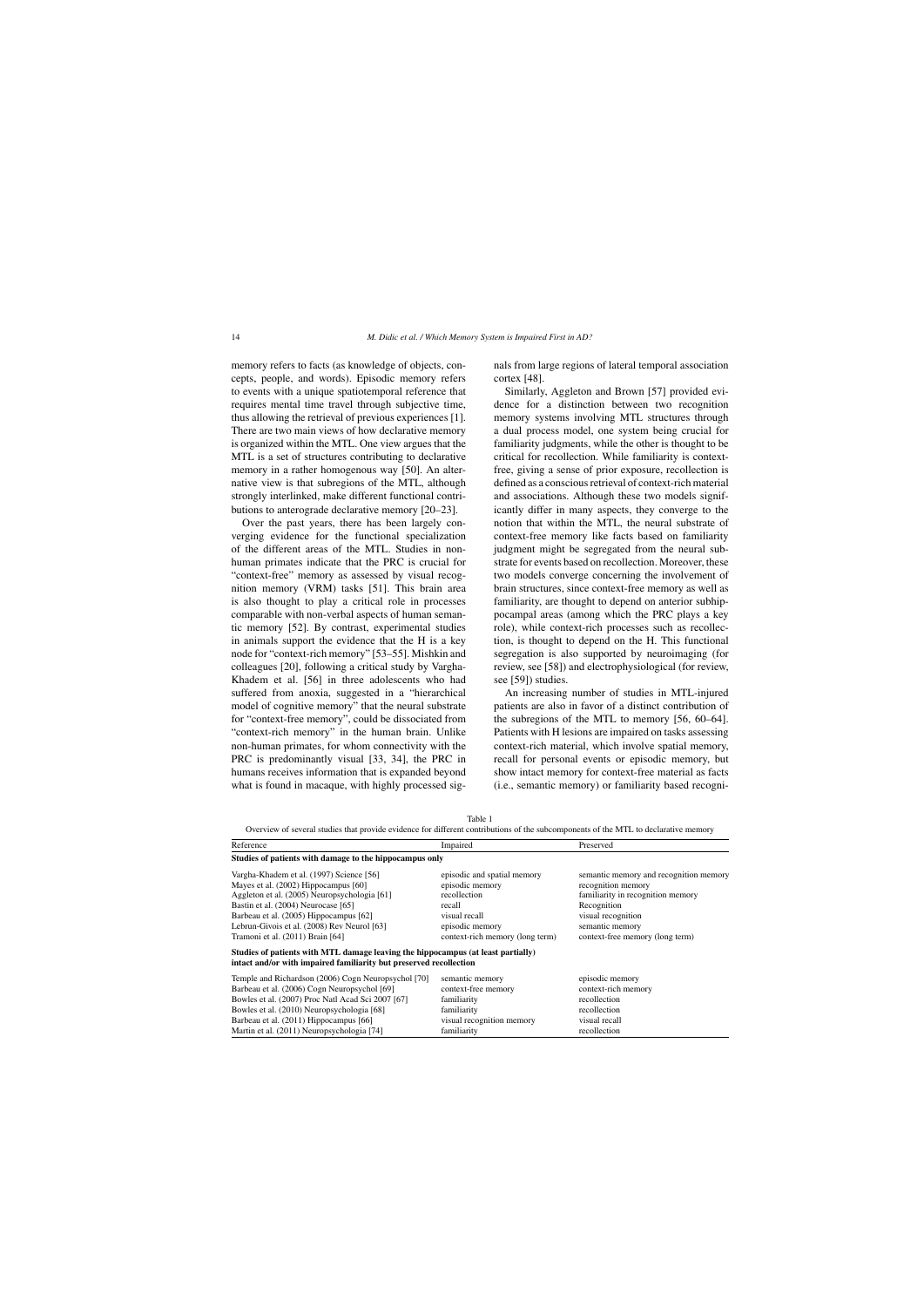tion when anterior subhippocampal areas are intact [56, 60, 62, 65].

The reverse dissociation, impaired memory for facts contrasting with intact memory for events is more rarely reported [66–70]. In semantic dementia, a degenerative condition with impaired context-free memory for objects and facts and preserved episodic memory [71], atrophy of both the PRC, the anterior ERC and the TPC, but also the H has been described, PRC volume correlating positively with performance on semantic memory tasks [72, 73].

Taken together, a number of studies in patients suggest that brain damage in regions within anterior subhippocampal areas lead to impaired context-free memory. By contrast, damage to brain regions that are part of a posterior MTL network, like the H, appear crucial for context-rich memory, such as episodic memory and spatial memory. In Table 1, we provide an overview of several studies that provide evidence for different contributions of the subcomponents of the MTL to declarative memory [56, 60–70, 74].

# *Impaired context-free memory in early stages of AD*

In this section, we will provide several examples of the tasks found to be impaired in the earliest stages of clinical AD. The interesting point here is that many of the so-called "episodic" memory tasks that patients fail on in the earliest stages of AD are in fact largely context-free in nature. In particular, most of these tasks mainly evaluate retrograde semantic memory or anterograde learning of single items (such as word lists, pictures of objects, or faces), which can be encoded, stored and later recognized or recalled independently one from the other with no reference to the context of learning.

In studies on asymptomatic subjects at risk for autosomal dominant AD, patients who later developed the disease showed impaired performance on recognition memory tasks using words or faces as early as 6 years before diagnosis [75]. A longitudinal case study of a patient with the APPV717I (London) mutation, clinically presenting with pure progressive amnesia over an extended period of at least 13 years, equally showed impaired performance on tasks assessing context-free memory like the Recognition Memory Tests for single items like words or faces at the predementia stage [76].

Population-based studies in healthy community dwellers, likely to reveal the earliest stages in AD, mainly show deficits on tasks assessing semantic memory, concept formation, and recall of words [77–81]. Focusing on patients at risk for decline, among the neuropsychological tasks assessing memory that are useful in predicting AD, are the FCSRT (Free and Cued Selective Reminding test) and the RAVLT (Rey's Auditory-Verbal Learning Task) [82, 83]. These tasks all evaluate the ability to recall context-free material like words. In a PET-study, performance on a word list learning task was correlated with glucose metabolism in the entorhinal cortex [84]. In addition, several studies recently consistently demonstrated an impairment of semantic memory in patients at risk for AD, including MCI-patients who later converted to AD [81, 85–92]. Two of these studies found that the neural correlate of this semantic impairment involves anterior subhippocampal structures [93, 92]. Moreover, some studies take the dysfunction resulting from earliest tau-related pathology in anterior subhippocampal regions specifically into account. This issue was more recently addressed by Wolk et al. [94], in patients with a MCI and multi-domain MCI, in a study that assessed familiarity and recollection using recognition memory paradigms, in reference to the dual process model of recognition memory [94]. Familiarity was impaired at least as much as recollection and the authors argued that measuring familiarity, spared in normal aging, could provide a specific marker for pathological changes in AD. Interestingly, the volume of ERC/PRC cortices was more highly related to familiarity, compared with that of the H [95].

In addition, within the theory of binding in the episodic buffer [96], "visual short term memory binding" has been found to be specifically impaired in patients with sporadic and familial AD, as well as in asymptomatic carriers of the mutation [97, 98]. The authors relate no specific neuroanatomical damage to the deficits but speculate that disconnection in AD could explain their findings. However, it is noteworthy that the perirhinal cortex is thought to play a crucial role in the type of intra-item association tasks that were used in the binding paradigm in these studies [23, 96].

In order to evaluate the dysfunction of the anterior subhippocampal region in patients with early AD, our group developed a visual recognition memory task, the DMS48 [38]. This task is thought to evaluate contextfree memory and is similar to the paradigm used in the experimental studies with animals [51]. Patients failing on the DMS48 display clinical features of early AD, characterized by reduced delayed free recall and reduced cueing efficiency on the FCSR, indicating MTL dysfunction [38]. Using brain SPECT in MCI patients with impaired performance on DMS48 [99],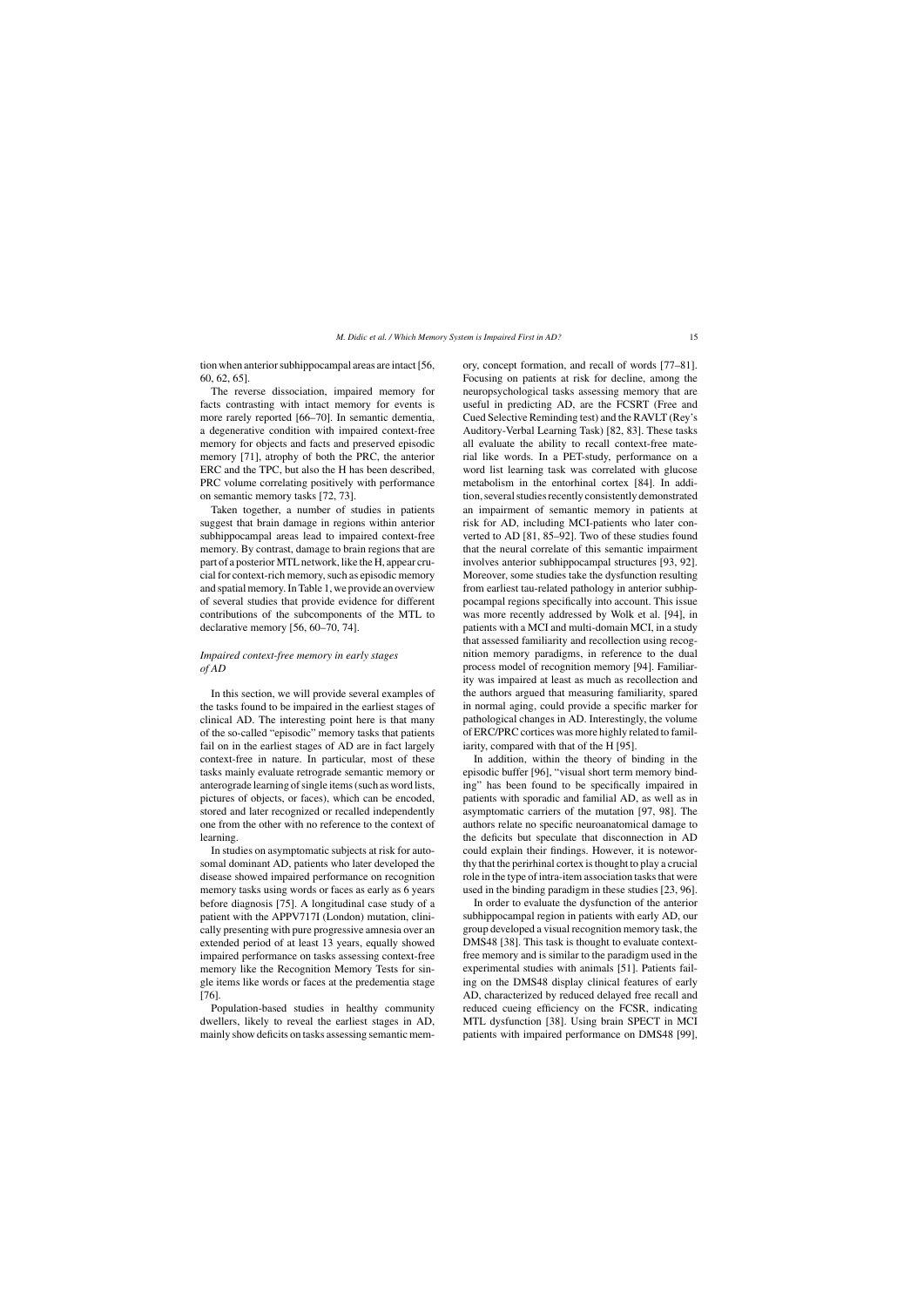we found a functional profile classically reported in early AD [100, 101], with hypoperfusion in the MTL, the posterior cingulate and temporo-parietal cortices. In the same way, using voxel based morphometry, Barbeau and coworkers [102] found a structural profile usually reported in early AD [103–105] with gray matter loss in the MTL and temporo-parietal cortex and a correlation between performance on the DMS48 and grey matter density in anterior subhippocampal structures. Moreover, using proton magnetic resonance spectroscopy, we found reduced MTL NAA/mIno ratios, associated with the severity of pathological changes in AD, only in the MTL of aMCI patients with impaired performance on the DMS48 [106]. In this study, clinical 6-year follow-up data indicated that impaired performance on the DMS48 could predict conversion to AD with a sensitivity and specificity of 81.8%.

Taken together, the tasks mentioned in this section mainly evaluate context-free memory, either through anterograde learning of single items (like words and pictures), but also retrograde semantic memory. Impaired performance is therefore likely to reflect dysfunction of an anterior mesiotemporal network that supports object-based context-free memory.

Concerning list learning tests assessing the recall of words, commonly used in many studies on AD, we argue that they are not "episodic" *per se*, as clearly pointed out by Endel Tulving in the foreword of this article [4]. None of these tasks requires mental travel through time, which is a hallmark of episodic memory. Also, subjects are in the same context during recall as they were during encoding (both spatially, sitting in front of a desk, and even temporally since the neuropsychological examination occurs over a limited period of time). If the specific episode ("when" and "where") of stimulus presentation was tested, the subject would be asked to provide contextual information about "where" and "when" these words were learned. Moreover, it is likely that memory processes like recollection and recall can be dissociated [64, 69]. Recollection is a set of processes activated during retrieval from autobiographical episodic memory which requires remembering contextual details of a specific episode in which these words were learned and are defining features of episodic memory. By contrast, recall is a general competency that allows retrieving any information from memory without necessarily referring to context (e.g., when trying to recall the name the capital of Spain most people will not remember in which context they learned that it is Madrid). Additional evidence to support a relationship between word list learning

and context-free memory comes from a recent study from our group using resting state fMRI that found positive correlations between connectivity of the anterior MTL network, including anterior subhippocampal structures, and performance on word list learning tasks and visual recognition memory tasks (the DMS48) [107]. Therefore, although it is possible that these word-list learning tasks are partly of "episodic" nature, we argue that the largest component is context-free and depends on anterior subhippocampal structures.

## *Implications for dysfunction of memory systems in predementia AD*

To sum up, which memory systems are selectively impaired in predementia AD? Can recent findings on segregated MTL neural networks implicated in declarative memory contribute to the understanding of the memory dysfunction of the earliest stages of AD? Could tau pathology in the earliest stages of the disease interfere with the function of the anterior MTL network and thereby lead to an impairment of context-free memory?

We reviewed studies in rodents, non-human primates, and from human studies in patients with brain damage, as well as more recent findings from connectivity studies using resting-state fMRI, that provide evidence for an anatomical and functional segregation of two distinct parallel neural networks implicating the MTL, initially described in the visual domain, a ventral visual processing stream dealing with perceptive attributes, or "what", and a dorsal visual processing stream, dealing with spatial attributes, or "where" [108]. Anterior subhippocampal structures like the PRC, where NFT first appear, the lateral ERC cortices as well as the anterior H, and the TPC are integrated into an "anterior MTL network" and contribute to context-free memory. By contrast, the medial ERC, the PHC, the posterior H, where NFT appear at the later limbic stage of AD, as well as the posterior cingulate cortex are part of a "posterior MTL network" that plays a critical role in context-rich memory.

It has been suggested that entorhinal lesions in AD lead to the isolation of the hippocampal formation through functional deafferentation "*no less devastating with regard to memory than removal or destruction of the entire structure, thus contributing to the contextual memory defect that is a major component of the amnesia in Alzheimer's disease*" [109]. In contrast with this view, the evidence for distinct MTL networks raises the question of whether NFT in the transentorhinal cortex and the entorhinal cortex could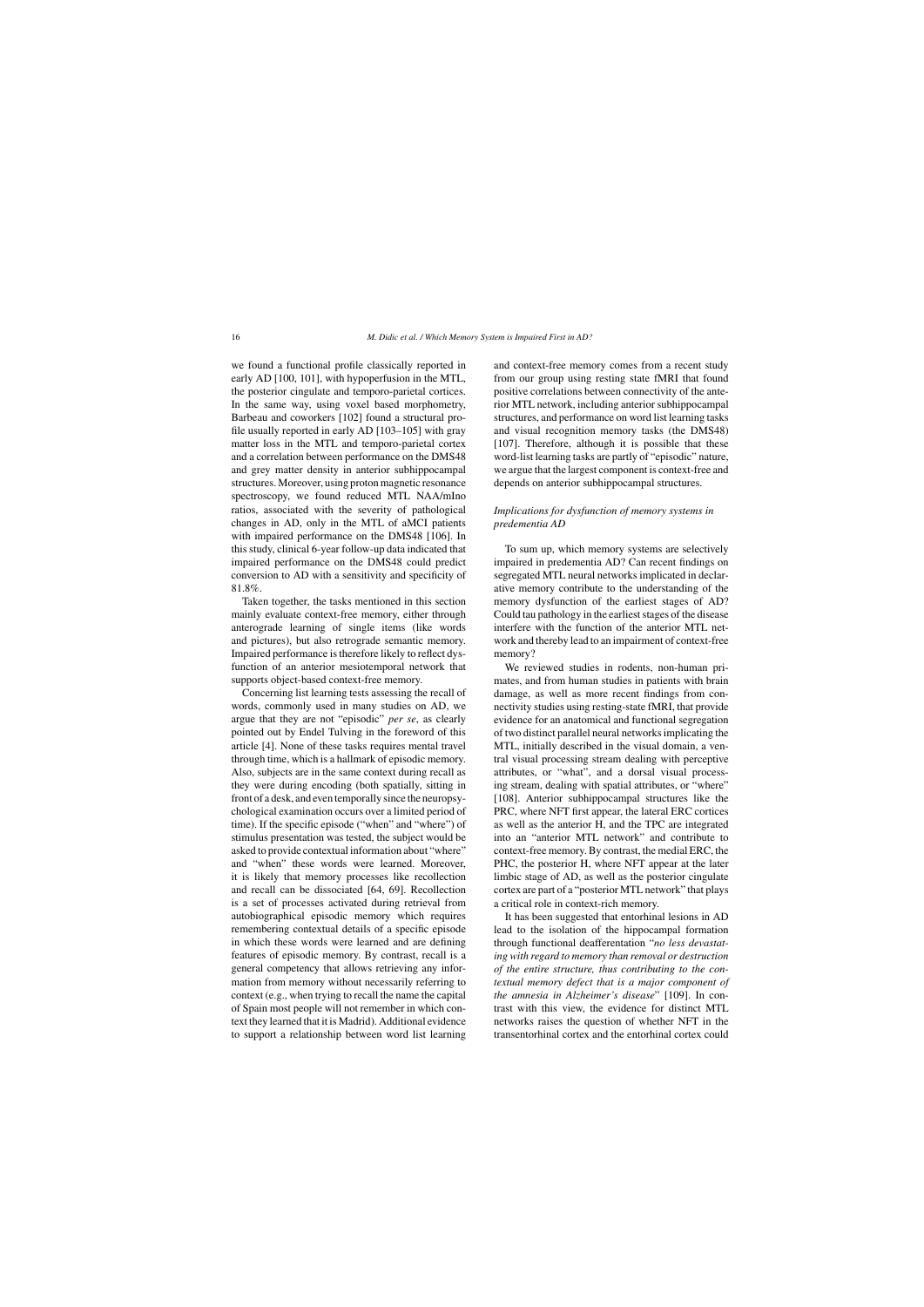selectively lead to impaired interaction between the "anterior MTL network" and the H, mainly resulting in deficits of context-free memory. If this was the case, other memory functions of the H, as mediated through the posterior MTL network, and particularly contextrich episodic memory, could remain relatively intact during the very early stages of AD.

We here presented evidence for impaired contextfree memory in predementia AD. However, there is also evidence for impaired context-rich memory and for dysfunction of brain regions within the posterior MTL network in patients at risk for AD. In particular, patients with questionable dementia who declined to AD on follow-up were shown to be impaired on a spatial short term memory task, the CANTAB Paired Associates Learning (PAL). It was argued that impaired performance on this task could be a marker of early neuropathological abnormalities in the H [110, 111]. Nestor et al. [112] proposed that amnesia seen in MCI and AD is a consequence of the disruption of critical focal nodes within a limbic-diencephalic network that includes the MTL, mammillary bodies, dorsomedial thalamus, and posterior cingulate [112]. Using brain imaging, additional evidence was presented that impaired episodic memory is associated with dysfunction of this network, thereby arguing that the episodic

memory deficit could not only be explained by the degree of MTL damage alone [113]. In this line of thought, it has recently been demonstrated that aspects of topographical memory are impaired in the earliest stages of the disease [114, 115].

Our suggestion to reconcile these views is to integrate these findings into a model that takes into account the localization and the temporal sequence of the lesions in early AD. Since NFT initially appear in anterior subhippocampal areas, it is possible that the first detectable signs during the transentorhinal stage of AD (i.e., Braak and Braak's stages I and II) lead to a selective impairment of the "anterior MTL network" implicated in impaired context-free memory [107] resulting in impaired performance on tasks assessing familiarity based recognition and word-list learning. When NFT, at the limbic stage of AD (i.e., Braak and Braak stages III and IV), are found in both anterior subhippocampal regions, as well as the H, dysfunction of the "posterior MTL network" may lead to impaired context-rich memory (Fig. 2).

The "transentorhinal" stages I-II may begin years and even decades before the diagnosis of AD [116] and were first considered to be clinically "silent" [13]. However, there is also evidence from clinicopathological studies that slight symptoms can already



Fig. 2. Successive stages that take into account memory systems as well as the localization and the temporal sequence of the lesions within the MTL in early AD (coronal view). The subhippocampal stage of AD (Braak and Braak's stages I and II) may lead to a selective impairment of the "anterior MTL network" resulting in impaired context-free memory. In the limbic stage of AD (i.e., Braak and Braak stages III and IV), when NFT are found in both anterior subhippocampal regions, as well as the hippocampus, dysfunction of the "posterior MTL network" may additionally lead to impaired context-rich memory. NFT are schematically represented by red dots. MTL = mesial temporal lobe. NFT = neurofibrillary tangles.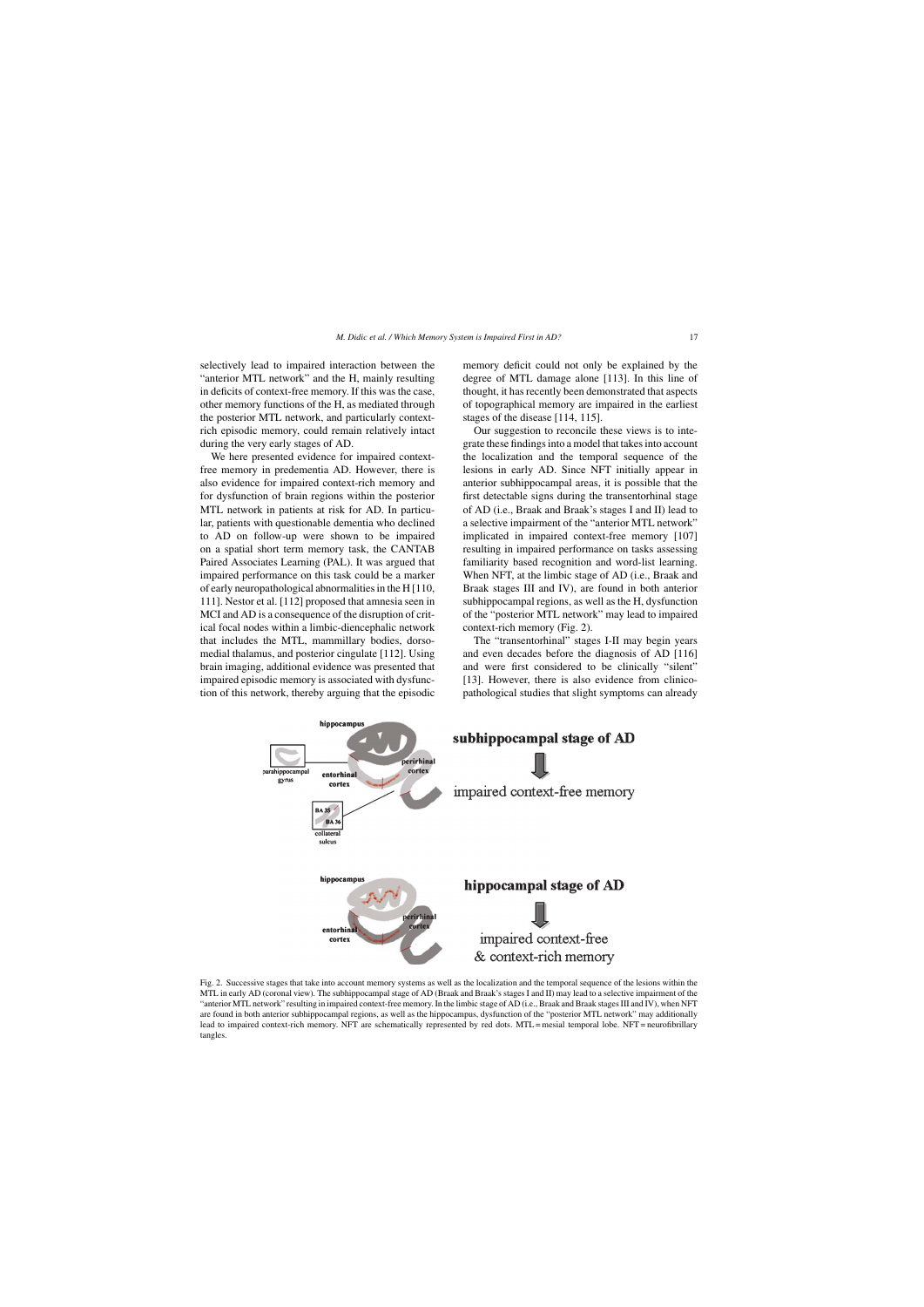be detected [117]. Moreover, prospective neuropathological studies have since shown that several of these individuals were diagnosed with amnestic MCI within a year of death [12, 118]. As a severe deficit in contextfree memory has been shown to be compatible with independence in daily life [66, 69], it is possible that difficulties naming people, moderate loss of semantic information, or mild difficulties in learning new factual knowledge leads to consider these patients as being "asymptomatic". By contrast, focal H lesions leading to impaired context-rich memory are known to severely interfere with autonomy [56]. Patients at the limbic stage of AD, with impaired episodic or context-rich memory, leading to memory loss for personal experiences or spatial disorientation, are more likely to be considered as being symptomatic.

The hypothesis that tau deposition in the anterior subhippocampal region during the earliest stages of AD will lead to dysfunction of neural networks implicated in context-free memory remains however to be confirmed, with a clear demonstration that context-free memory in patients with predementia AD is related to dysfunction of the anterior MTL network (see Table 2 for a list of testable hypotheses). In addition, longitudinal studies are needed in order to establish if this dysfunction predates context-rich memory related to dysfunction of the posterior MTL network. Studies that currently address this issue are mainly being conducted in patients with MCI, most of whom have already reached the limbic stage of AD [12]. Furthermore, several methodological issues have to be resolved. Standardized tasks assessing anterograde, strictly episodic, memory are not available in a clinical setting. Also, tasks assessing context-free and contextrich memory have to be matched for difficulty [64]. Moreover these comparisons have to take into account that some tasks assess retrograde memory (usually semantic tasks), while others assess anterograde memory. The hypothesis should be tested in longitudinal

Testable hypotheses suggested in this hypothesis article

1. Context-free memory is impaired before context-rich memory at the transentorhinal stage of AD

- 2. Context-free memory and context-rich memory are impaired at the hippocampal stage of AD
- 3. The onset of the hippocampal stage is concomitant with decreasing autonomy
- 4. The extent of context-free and context-rich memory impairment correlates with NFT burden and topography

5. The efficiency of drugs that target NFTs could be tested by assessing the extent of context-free and context-rich memory impairment in longitudinal studies

studies that focus on patients with preclinical AD with signs of amyloidosis and of neurodegeneration [119], a proportion of whom are likely to be at the transentorhinal stage of AD. However, this hypothesis only applies to the most frequent amnestic phenotype of AD with predominant MTL dysfunction thought to be associated with the  $\varepsilon$ 4 allele of apolipoprotein E, as well as other factors that remain to be identified [24, 120–123], while it does not apply to other "non-memory phenotypes" of AD where lesions first appear in neocortical regions and that appear to be independent from the  $\varepsilon$ 4 allele of apolipoprotein E [124–128].

Using neuropsychological tasks that are based on studies in animals and that are known to evaluate the function of neural networks involved in neuropathological processes should be considered for diagnostic purposes in neurodegenerative diseases. Such a translational approach, aiming at identifying a "cognitive biomarker", is most likely to contribute to early diagnosis. These cognitive markers could also be used as longitudinal markers to monitor disease progression during drug trials. In this context, it will be crucial to assess if tasks evaluating context-free memory may detect AD related pathology earlier than those evaluating context-rich memory.

Finally, the question as to the "episodic" nature of "episodic memory tasks" arises. That predementia AD is characterized by an impairment of episodic memory is predominantly based on the assumption that laboratory experiments of verbal and picture learning deal with episodic memory. As outlined in the introductory words, laboratory experiments deal with "what" the subject had to learn and two important features, "where" and "what" of episodic memory are missing in these tasks [4]. In fact, these so called episodic memory tasks may rather evaluate the anterograde aspects of context-free memory.

#### **ACKNOWLEDGMENTS**

The research that lead to this hypothesis article was supported by AP-HM PHRC 2001, France Alzheimer, CNRS (UMR 6612), Inserm (U751) and a Marie Curie grant from the European Commission (BMH4CT965032) to MD. We would like to thank Maryline Blanchon for editorial assistance with this manuscript.

Authors' disclosures available online [\(http://www.j](http://www.j-alz.com/disclosures/view.php?id=904)alz.com/disclosures/view.php?id=904).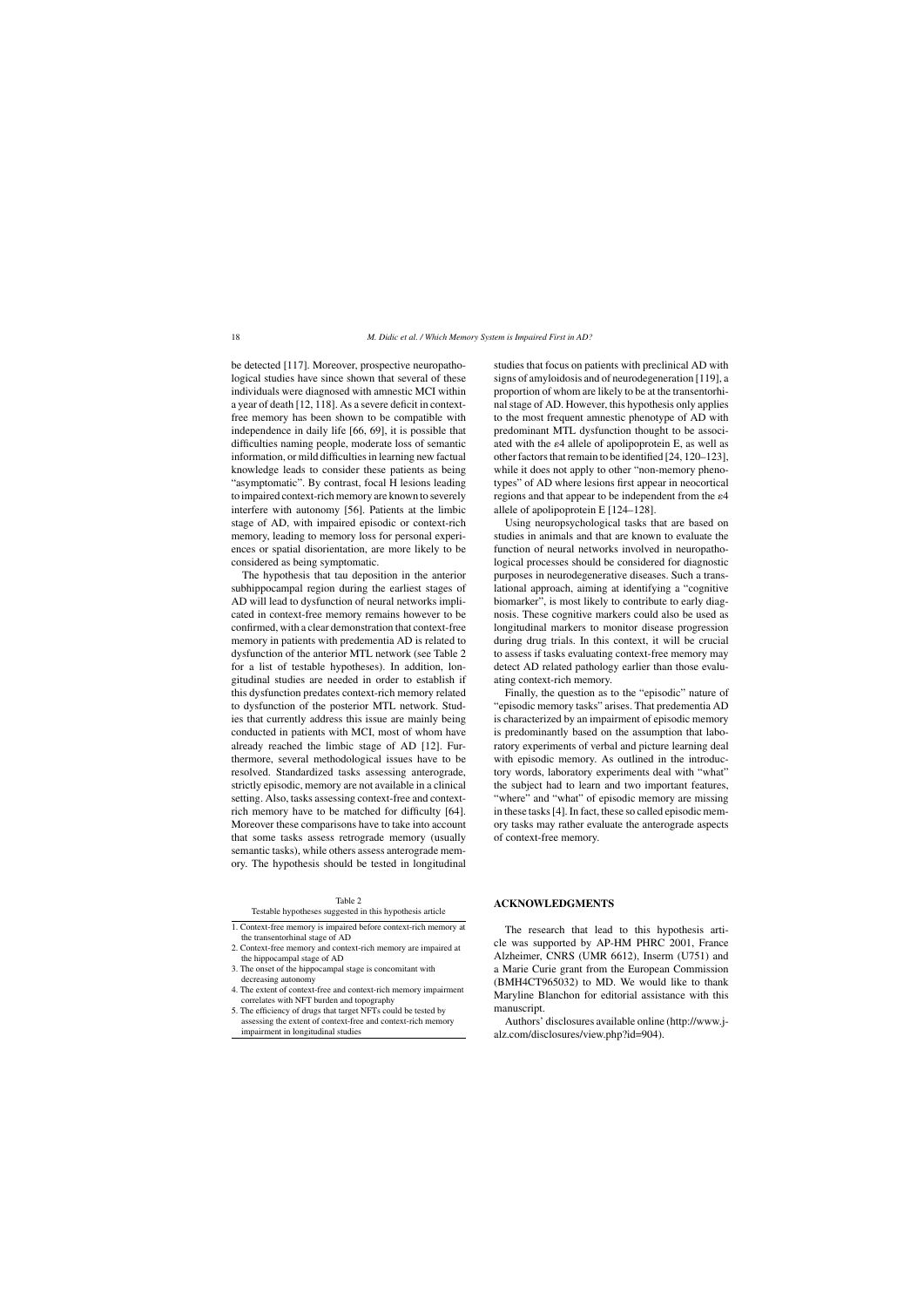## **REFERENCES**

- [1] Tulving E (1983) Elements of Episodic Memory. Oxford. Clarendon Press.
- [2] Clayton NS, Dickinson A (1998) Episodic-like memory during cache recovery by scrub jays. *Nature* **395**, 272-274.
- [3] Nyberg L, McIntosh AR, Houle S, Nilsson LG, Tulving E (1996) Activation of medial temporal structures during episodic memory retrieval. *Nature* **380**, 715-717.
- [4] Tulving E (2002) Episodic memory: From mind to brain. *Annu Rev Psychol* **53**, 1-25.
- [5] Seeley WW, Crawford RK, Zhou J, Miller BL, Greicius MD (2009) Neurodegenerative diseases target large-scale human brain networks. *Neuron* **62**, 42-52.
- [6] Palop JJ, Chin J, Mucke L (2006) A network dysfunction perspective on neurodegenerative diseases. *Nature* **443**, 768-773.
- [7] Hyman BT, Van Hoesen GW, Damasio AR (1990) Memoryrelated neural systems in Alzheimer's disease: an anatomic study. *Neurology* **40**, 1721-1730.
- [8] Landau SM, Harvey D, Madison CM, Reiman EM, Foster NL, Aisen PS, Petersen RC, Shaw LM, Trojanowski JQ, Jack CR, Jr, Weiner MW, Jagust J (2010) Comparing predictors of conversion and decline in mild cognitive impairment. *Neurology* **75**, 230-238.
- [10] Gomez-Isla T, Hollister R, West H, Mui S, Growdon JH, Petersen RC, Parisi JE, Hyman BT (1997) Neuronal loss correlates with but exceeds neurofibrillary tangles in Alzheimer's disease. *Ann Neurol* **41**, 17-24.
- [11] Arriagada PV, Growdon JH, Hedley-Whyte ET, Hyman BT (1992) Neurofibrillary tangles but not senile plaques parallel duration and severity of Alzheimer's disease. *Neurology* **42**, 631-639.
- [12] Bennett DA, Schneider JA, Bienias JL, Evans DA, Wilson RS (2005) Mild cognitive impairment is related to Alzheimer disease pathology and cerebral infarctions. *Neurology* **64**, 834-841.
- [13] Braak H, Braak E (1991) Neuropathological stageing of Alzheimer-related changes. *Acta Neuropathol* **82**, 239- 259.
- [14] Delacourte A, David JP, Sergeant N, Buee L, Wattez A, Vermersch P, Ghozali F, Fallet-Bianco C, Pasquier F, Lebert F, Petit H, Di Menza C (1999) The biochemical pathway of neurofibrillary degeneration in aging and Alzheimer's disease. *Neurology* **52**, 1158-1165.
- [15] Cohen NJ, Squire LR (1980) Preserved learning and retention of pattern-analyzing skill in amnesia: Dissociation of knowing how and knowing that. *Science* **210**, 207-210.
- [16] Tulving E (1972) Episodic and semantic memory. In *Organisation of memory*, Academic Press, New York and London.
- [17] Collie A, Maruff P (2000) The neuropsychology of preclinical Alzheimer's disease and mild cognitive impairment. *Neurosci Biobehav Rev* **24**, 365-374.
- [18] Bondi MW, Jak AJ, Delano-Wood L, Jacobson MW, Delis DC, Salmon DP (2008) Neuropsychological contributions to the early identification of Alzheimer's disease. *Neuropsychol Rev* **18**, 73-90.
- [19] Dubois B, Feldman HH, Jacova C, Dekosky ST, Barberger-Gateau P, Cummings J, Delacourte A, Galasko D, Gauthier S, Jicha G, Meguro K, O'Brien J, Pasquier F, Robert P, Rossor M, Salloway S, Stern Y, Visser PJ, Scheltens P (2007) Research criteria for the diagnosis of Alzheimer's disease: revising the NINCDS-ADRDA criteria. *Lancet Neurol* **6**, 734-746.
- [20] Mishkin M, Suzuki WA, Gadian DG, Vargha-Khadem F (1997) Hierarchical organization of cognitive memory. *Philos Trans R Soc Lond B Biol Sci* **352**, 1461-1467.
- [21] Eichenbaum H, Schoenbaum G, Young B, Bunsey M (1996) Functional organization of the hippocampal memory system. *Proc Natl Acad SciUSA* **93**, 13500-13507.
- [22] Aggleton JP, Brown MW (2006) Interleaving brain systems for episodic and recognition memory. *Trends Cogn Sci* **10**, 455-463.
- [23] Mayes A, Montaldi D, Migo E (2007) Associative memory and the medial temporal lobes. *Trends Cogn Sci* **11**, 126- 135.
- [24] Galton CJ, Patterson K, Xuereb JH, Hodges JR (2000) Atypical and typical presentations of Alzheimer's disease: A clinical, neuropsychological, neuroimaging and pathological study of 13 cases. *Brain* **123 Pt 3**, 484-498.
- [25] Taylor KI, Probst A (2008) Anatomic localization of the transentorhinal region of the perirhinal cortex. *Neurobiol Aging* **29**, 1591-1596.
- [26] Van Hoesen GW, Hyman BT, Damasio AR (1991) Entorhinal cortex pathology in Alzheimer's disease. *Hippocampus* **1**, 1-8.
- [27] Bobinski M, de Leon MJ, Tarnawski M, Wegiel J, Reisberg B, Miller DC, Wisniewski HM (1998) Neuronal and volume loss in CA1 of the hippocampal formation uniquely predicts duration and severity of Alzheimer disease. *Brain Res* **805**, 267-269.
- [28] deToledo-Morrell L, Stoub TR, Bulgakova M, Wilson RS, Bennett DA, Leurgans S, Wuu J, Turner DA (2004) MRIderived entorhinal volume is a good predictor of conversion from MCI to AD. *Neurobiol Aging* **25**, 1197-1203.
- [29] Killiany RJ, Gomez-Isla T, Moss M, Kikinis R, Sandor T, Jolesz F, Tanzi R, Jones K, Hyman BT, Albert MS (2000) Use of structural magnetic resonance imaging to predict who will get alzheimer's disease. *Ann Neurol* **47**, 430-439.
- [30] Dickerson BC, Goncharova I, Sullivan MP, Forchetti C, Wilson RS, Bennett DA, Beckett LA, deToledo-Morrell L (2001) MRI-derived entorhinal and hippocampal atrophy in incipient and very mild Alzheimer's disease. *Neurobiol Aging* **22**, 747-754.
- [31] Du AT, Schuff N, Amend D, Laakso MP, Hsu YY, Jagust WJ, Yaffe K, Kramer JH, Reed B, Norman D, Chui HC, Weiner MW (2001) Magnetic resonance imaging of the entorhinal cortex and hippocampus in mild cognitive impairment and Alzheimer's disease. *J Neurol Neurosurg Psychiatry* **71**, 441-447.
- [32] Stoub TR, Bulgakova M, Leurgans S, Bennett DA, Fleischman D, Turner DA, deToledo-Morrell L (2005) MRI predictors of risk of incident Alzheimer disease: A longitudinal study. *Neurology* **64**, 1520-1524.
- [33] Suzuki WA, Amaral DG (1994) Topographic organization of the reciprocal connections between the monkey entorhinal cortex and the perirhinal and parahippocampal cortices. *J Neurosci* **14**, 1856-1877.
- [34] Suzuki WA, Amaral DG (1994) Perirhinal and parahippocampal cortices of the macaque monkey: cortical afferents. *J Comp Neurol* **350**, 497-533.
- [35] Blaizot X, Mansilla F, Insausti AM, Constans JM, Salinas-Alaman A, Pro-Sistiaga P, Mohedano-Moriano A, Insausti R (2010) The human parahippocampal region: I. temporal pole cytoarchitectonic and MRI correlation. *Cereb Cortex* **20**, 2198-2212.
- [36] Ding SL, Van Hoesen GW (2010) Borders, extent, and topography of human perirhinal cortex as revealed using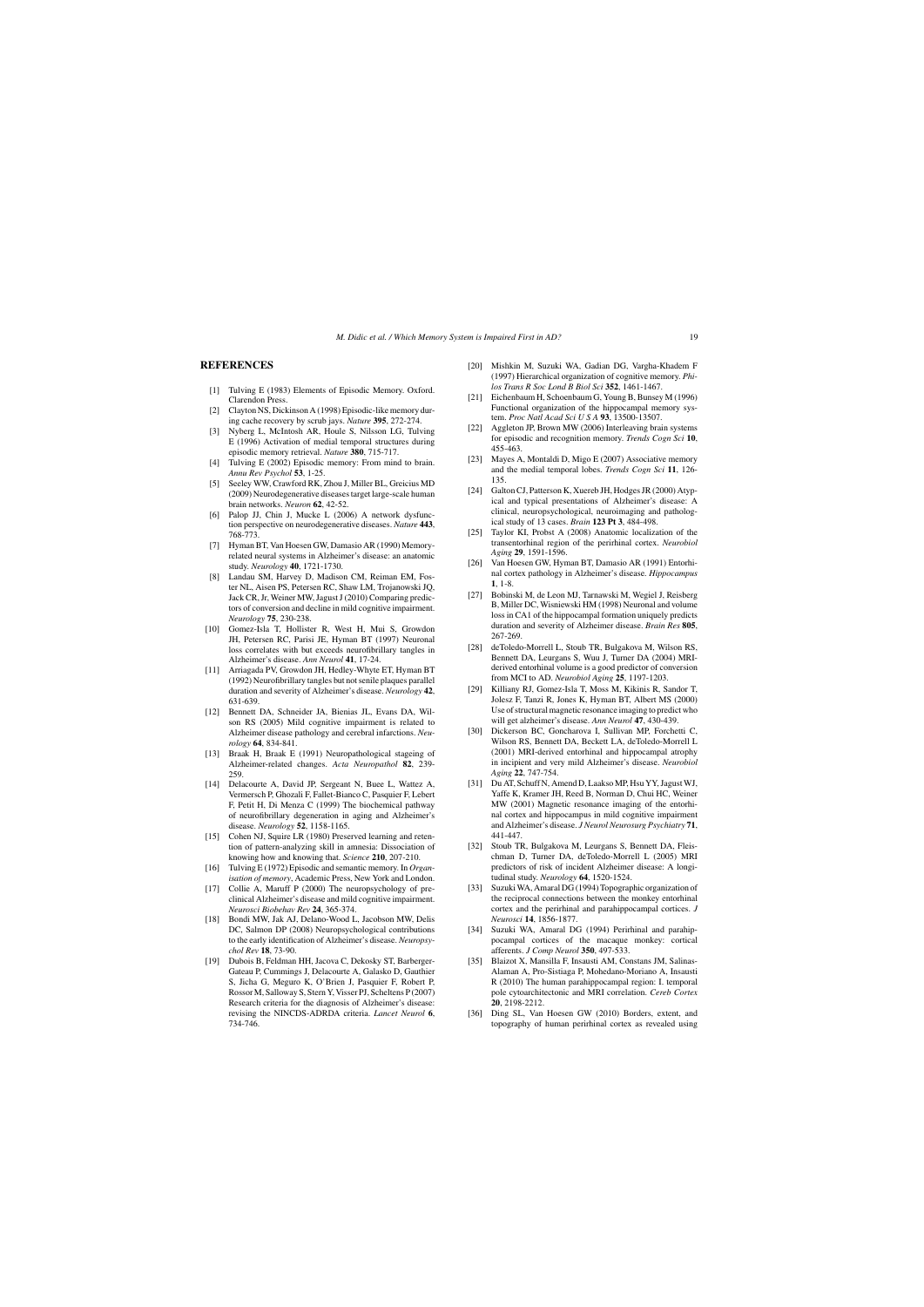multiple modern neuroanatomical and pathological markers. *Hum Brain Mapp* **31**, 1359-1379.

- [37] Insausti R, Juottonen K, Soininen H, Insausti AM, Partanen K, Vainio P, Laakso MP, Pitkanen A (1998) MR volumetric analysis of the human entorhinal, perirhinal, and temporopolar cortices. *AJNR Am J Neuroradiol* **19**, 659-671.
- [38] Barbeau E, Didic M, Tramoni E, Felician O, Joubert S, Sontheimer A, Ceccaldi M, Poncet M (2004) Evaluation of visual recognition memory in MCI patients. *Neurology* **62**, 1317-1322.
- [39] Martin-Elkins CL, Horel JA (1992) Cortical afferents to behaviorally defined regions of the inferior temporal and parahippocampal gyri as demonstrated by WGA-HRP. *J Comp Neurol* **321**, 177-192.
- [40] Lavenex P, Amaral DG (2000) Hippocampal-neocortical interaction: A hierarchy of associativity. *Hippocampus* **10**, 420-430.
- [41] Insausti R, Amaral DG, Cowan WM (1987) The entorhinal cortex of the monkey: II. Cortical afferents. *J Comp Neurol* **264**, 356-395.
- [42] Insausti R, Amaral DG, Cowan WM (1987) The entorhinal cortex of the monkey: III. Subcortical afferents. *J Comp Neurol* **264**, 396-408.
- [43] Witter MP, Amaral DG (1991) Entorhinal cortex of the monkey: V. Projections to the dentate gyrus, hippocampus, and subicular complex. *J Comp Neurol* **307**, 437-459.
- [44] Burwell RD, Amaral DG (1998) Cortical afferents of the perirhinal, postrhinal, and entorhinal cortices of the rat. *J Comp Neurol* **398**, 179-205.
- [45] Burwell RD (2000) The parahippocampal region: Corticocortical connectivity. *Ann NY Acad Sci* **911**, 25-42.
- [46] Furtak SC, Wei SM, Agster KL, Burwell RD (2007) Functional neuroanatomy of the parahippocampal region in the rat: The perirhinal and postrhinal cortices. *Hippocampus* **17**, 709-722.
- [47] Witter MP, Naber PA, van Haeften T, Machielsen C, Rombouts SA, Barkhof F, Scheltens P, Lopes da Silva FH (2000) Cortico-hippocampal communication by way of parallel parahippocampal-subicular pathways. *Hippocampus* **10**, 398-410.
- [48] Kahn I, Andrews-Hanna JR, Vincent JL, Snyder AZ, Buckner RL (2008) Distinct cortical anatomy linked to subregions of the medial temporal lobe revealed by intrinsic functional connectivity. *J Neurophysiol* **100**, 129-139.
- [49] Scoville WB, Milner B (1957) Loss of recent memory after bilateral hippocampal lesions. *J Neurol Neurosurg Psychiatry* **20**, 11-21.
- [50] Squire LR, Bayley PJ (2007) The neuroscience of remote memory. *Curr Opin Neurobiol* **17**, 185-196.
- [51] Meunier M, Bachevalier J, Mishkin M, Murray EA (1993) Effects on visual recognition of combined and separate ablations of the entorhinal and perirhinal cortex in rhesus monkeys. *J Neurosci* **13**, 5418-5432.
- [52] Murray EA, Bussey TJ (1999) Perceptual-mnemonic functions of the perirhinal cortex. *Trends Cogn Sci* **3**, 142-151.
- [53] McDonald RJ, White NM (1993) A triple dissociation of memory systems: Hippocampus, amygdala, and dorsal striatum. *Behav Neurosci* **107**, 3-22.
- [54] McClelland JL, McNaughton BL, O'Reilly RC (1995) Why there are complementary learning systems in the hippocampus and neocortex: Insights from the successes and failures of connectionist models of learning and memory. *Psychol Rev* **102**, 419-457.
- [55] Miyashita Y, Kameyama M, Hasegawa I, Fukushima T (1998) Consolidation of visual associative long-term mem-

ory in the temporal cortex of primates.*Neurobiol Learn Mem* **70**, 197-211.

- [56] Vargha-Khadem F, Gadian DG, Watkins KE, Connelly A, Van Paesschen W, Mishkin M (1997) Differential effects of early hippocampal pathology on episodic and semantic memory. *Science* **277**, 376-380.
- [57] Aggleton JP, Brown MW (1999) Episodic memory amnesia and the hippocampal-anterior thalamic axis. *Behav Brain Sci* **22**, 425-444; discussion 444-489.
- [58] Eichenbaum H, Yonelinas AP, Ranganath C (2007) The medial temporal lobe and recognition memory. *Annu Rev Neurosci* **30**, 123-152.
- [59] Rugg MD, Curran T (2007) Event-related potentials and recognition memory. *Trends Cogn Sci* **11**, 251-257.
- [60] Mayes AR, Holdstock JS, Isaac CL, Hunkin NM, Roberts N (2002) Relative sparing of item recognition memory in a patient with adult-onset damage limited to the hippocampus. *Hippocampus* **12**, 325-340.
- [61] Aggleton JP, Vann SD, Denby C, Dix S, Mayes AR, Roberts N, Yonelinas AP (2005) Sparing of the familiarity component of recognition memory in a patient with hippocampal pathology. *Neuropsychologia* **43**, 1810-1823.
- [62] Barbeau EJ, Felician O, Joubert S, Sontheimer A, Ceccaldi M, Poncet M (2005) Preserved visual recognition memory in an amnesic patient with hippocampal lesions. *Hippocampus* **15**, 587-596.
- [63] Lebrun-Givois C, Guillery-Girard B, Thomas-Anterion C, Laurent B (2008) Knowing without remembering: the contribution of developmental amnesia. *Rev Neurol (Paris)* **164** Suppl 3, S114-S118.
- [64] Tramoni E, Felician O, Barbeau EJ, Guedj E, Guye M, Bartolomei F, Ceccaldi M (2011) Long-term consolidation of declarative memory: Insight from temporal lobe epilepsy. *Brain* **134**, 816-831.
- [65] Bastin C, Linden M, Charnallet A, Denby C, Montaldi D, Roberts N, Andrew M (2004) Dissociation between recall and recognition memory performance in an amnesic patient with hippocampal damage following carbon monoxide poisoning. *Neurocase* **10**, 330-344.
- [66] Barbeau EJ, Pariente J, Felician O, Puel M (2010) Visual recognition memory: A double anatomo-functional dissociation. *Hippocampus*, doi: 10.1002/hipo.20848
- [67] Bowles B, Crupi C, Mirsattari SM, Pigott SE, Parrent AG, Pruessner JC, Yonelinas AP, Kohler S (2007) Impaired familiarity with preserved recollection after anterior temporal-lobe resection that spares the hippocampus. *Proc Natl Acad SciUSA* **104**, 16382-16387.
- [68] Bowles B, Crupi C, Pigott S, Parrent A, Wiebe S, Janzen L, Kohler S (2010) Double dissociation of selective recollection and familiarity impairments following two different surgical treatments for temporal-lobe epilepsy. *Neuropsychologia* **48**, 2640-2647.
- Barbeau EJ, Didic M, Felician O, Tramoni E, Guedj E, Ceccaldi M, Poncet M (2006) Pure progressive amnesia: An atypical amnestic syndrome? *Cogn Neuropsychol* **23**, 1230-1247.
- [70] Temple CM, Richardson P (2006) Developmental amnesia: Fractionation of developing memory systems. *Cogn Neuropsychol* **23**, 762-788.
- [71] Hodges JR, Patterson K, Oxbury S, Funnell E (1992) Semantic dementia progressive fluent aphasia with temporal lobe atrophy. *Brain* **115**, 1783-1806.
- [72] Davies RR, Graham KS, Xuereb JH, Williams GB, Hodges JR (2004) The human perirhinal cortex and semantic memory. *Eur J Neurosci* **20**, 2441-2446.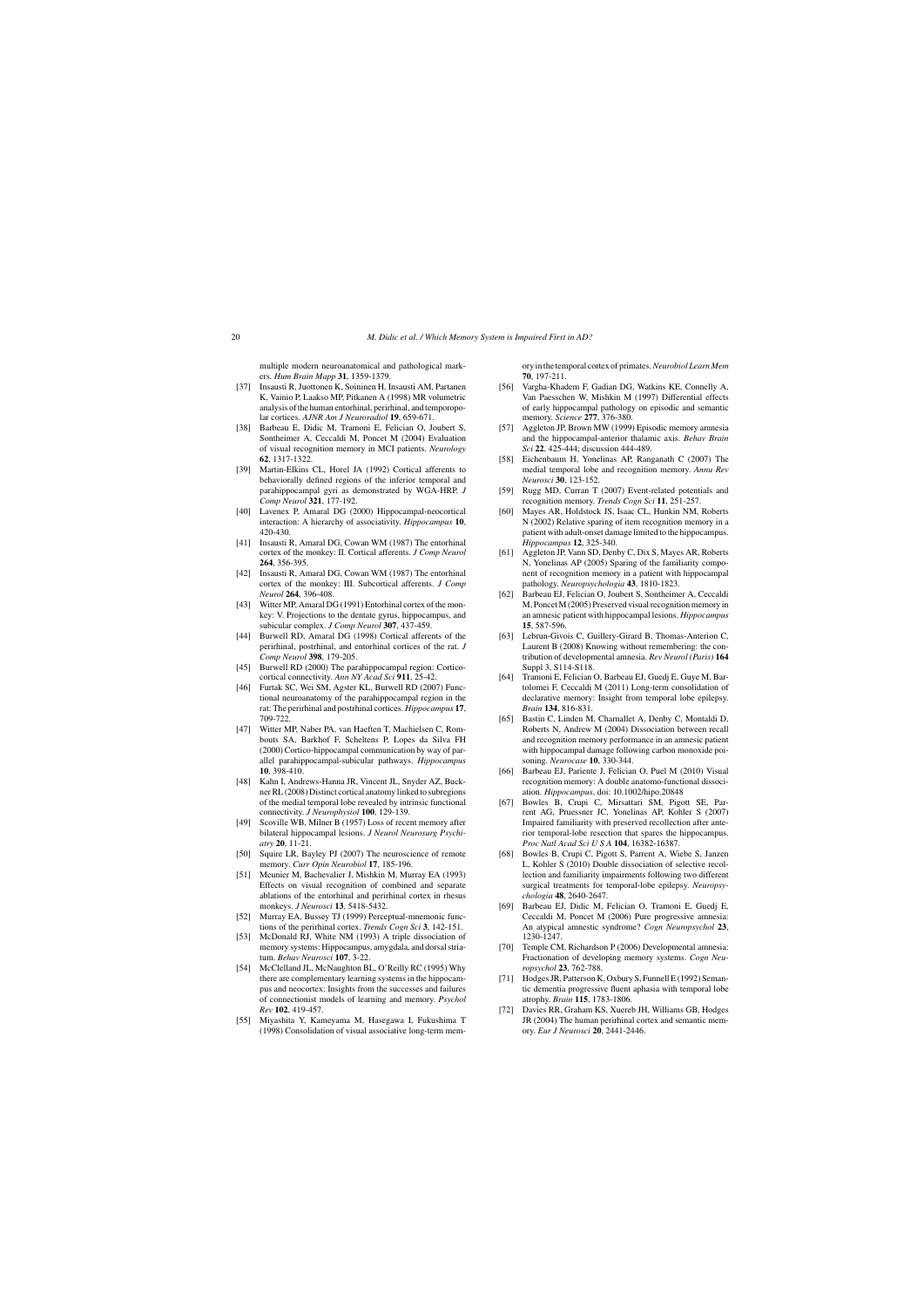- [73] Desgranges B, Matuszewski V, Piolino P, Chetelat G, Mezenge F, Landeau B, de la Sayette V, Belliard S, Eustache F (2007) Anatomical and functional alterations in semantic dementia: a voxel-based MRI and PET study. *Neurobiol Aging* **28**, 1904-1913.
- [74] Martin CB, Bowles B, Mirsattari SM, Kohler S (2011) Selective familiarity deficits after left anterior temporal-lobe removal with hippocampal sparing are material specific. *Neuropsychologia* **49**, 1870-1878.
- [75] Fox NC, Warrington EK, Seiffer AL, Agnew SK, Rossor MN (1998) Presymptomatic cognitive deficits in individuals at risk of familial Alzheimer's disease. A longitudinal prospective study. *Brain* **121**, 1631-1639.
- [76] Knight WD, Ahsan RL, Jackson J, Cipolotti L, Warrington EK, Fox NC, Rossor MN (2009) Pure progressive amnesia and the APPV717G mutation. *Alzheimer Dis Assoc Disord* **23**, 410-414.
- [77] Jacobs DM, Sano M, Dooneief G, Marder K, Bell KL, Stern Y (1995) Neuropsychological detection and characterization of preclinical Alzheimer's disease. *Neurology* **45**, 957-962.
- [78] Elias MF, Beiser A, Wolf PA, Au R, White RF, D'Agostino RB (2000) The preclinical phase of Alzheimer's disease: A 22 year prospective study of the framingham cohort. *Arch Neurol* **57**, 808-813.
- [79] Backman L, Small J, Fratiglioni L (2001) Stability of the preclinical episodic memory deficit in Alzheimer's disease. *Brain* **124**, 96-102.
- [80] Tierney MC, Yao C, Kiss A, McDowell I (2005) Neuropsychological tests accurately predict incident Alzheimer disease after 5 and 10 years. *Neurology* **64**, 1853-1859.
- [81] Amieva H, Le Goff M, Millet X, Orgogozo JM, Peres K, Barberger-Gateau P, Jacqmin-Gadda H, Dartigues JF (2008) Prodromal Alzheimer's disease: successive emergence of the clinical symptoms. *Ann Neurol* **64**, 492-498.
- [82] Tabert MH, Manly JJ, Liu X, Pelton GH, Rosenblum S, Jacobs M, Zamora D, Goodkind M, Bell K, Stern Y, Devanand DP (2006) Neuropsychological prediction of conversion to Alzheimer disease in patients with mild cognitive impairment. *Arch Gen Psychiatry* **63**, 916-924.
- [83] Sarazin M, Berr C, De Rotrou J, Fabrigoule C, Pasquier F, Legrain S, Michel B, Puel M, Volteau M, Touchon J, Verny M, Dubois B (2007) Amnestic syndrome of the medial temporal type identifies prodromal AD: a longitudinal study. *Neurology* **69**, 1859-1867.
- [84] Eustache F, Desgranges B, Giffard B, de la Sayette V, Baron JC (2001) Entorhinal cortex disruption causes memory deficit in early Alzheimer's disease as shown by PET. *Neuroreport* **12**, 683-685.
- [85] Vogel A, Gade A, Stokholm J, Waldemar G (2005) Semantic memory impairment in the earliest phases of Alzheimer's disease. *Dement Geriatr Cogn Disord* **19**, 75-81.
- [86] Thompson SA, Graham KS, Patterson K, Sahakian BJ, Hodges JR (2002) Is knowledge of famous people disproportionately impaired in patients with early and questionable Alzheimer's disease? *Neuropsychology* **16**, 344- 358.
- [87] Estevez-Gonzalez A, Garcia-Sanchez C, Boltes A, Otermin P, Pascual-Sedano B, Gironell A, Kulisevsky J (2004) Semantic knowledge of famous people in mild cognitive impairment and progression to Alzheimer's disease. *Dement Geriatr Cogn Disord* **17**, 188-195.
- [88] Dudas RB, Clague F, Thompson SA, Graham KS, Hodges JR (2005) Episodic and semantic memory in mild cognitive impairment. *Neuropsychologia* **43**, 1266-1276.
- [89] Adlam AL, Bozeat S, Arnold R, Watson P, Hodges JR (2006) Semantic knowledge in mild cognitive impairment and mild Alzheimer's disease. *Cortex* **42**, 675-684.
- [90] Joubert S, Felician O, Barbeau EJ, Didic M, Poncet M, Ceccaldi M (2008) Patterns of semantic memory impairment in Mild Cognitive Impairment. *Behav Neurol* **19**, 35-40.
- [91] Cuetos F, Rodriguez-Ferreiro J, Menendez M (2009) Semantic markers in the diagnosis of neurodegenerative dementias. *Dement Geriatr Cogn Disord* **28**, 267-274.
- [92] Joubert S, Brambati SM, Ansado J, Barbeau EJ, Felician O, Didic M, Lacombe J, Goldstein R, Chayer C, Kergoat MJ (2010) The cognitive and neural expression of semantic memory impairment in mild cognitive impairment and early Alzheimer's disease. *Neuropsychologia* **48**, 978-988.
- [93] Venneri A, McGeown WJ, Hietanen HM, Guerrini C, Ellis AW, Shanks MF (2008) The anatomical bases of semantic retrieval deficits in early Alzheimer's disease. *Neuropsychologia* **46**, 497-510.
- [94] Wolk DA, Signoff ED, Dekosky ST (2008) Recollection and familiarity in amnestic mild cognitive impairment: A global decline in recognition memory.*Neuropsychologia* **46**, 1965-1978.
- [95] Wolk DA, Dunfee KL, Dickerson BC, Aizenstein HJ, Dekosky ST (2011) A medial temporal lobe division of labor: Insights from memory in aging and early Alzheimer disease. *Hippocampus* **21**, 461-466.
- [96] Baddeley A, Allen R, Vargha-Khadem F (2010) Is the hippocampus necessary for visual and verbal binding in working memory? *Neuropsychologia* **48**, 1089-1095.
- [97] Parra MA, Abrahams S, Fabi K, Logie R, Luzzi S, Della Sala S (2009) Short-term memory binding deficits in Alzheimer's disease. *Brain* **132**, 1057-1066.
- [98] Parra MA, Abrahams S, Logie RH, Mendez LG, Lopera F, Della Sala S (2010) Visual short-term memory binding deficits in familial Alzheimer's disease. *Brain* **133**, 2702- 2713.
- [99] Guedj E, Barbeau EJ, Didic M, Felician O, de Laforte C, Ceccaldi M, Mundler O, Poncet M (2006) Identification of subgroups in amnestic mild cognitive impairment. *Neurology* **67**, 356-358.
- [100] Borroni B, Anchisi D, Paghera B, Vicini B, Kerrouche N, Garibotto V, Terzi A, Vignolo LA, Di Luca M, Giubbini R, Padovani A, Perani D (2006) Combined 99mTc-ECD SPECT and neuropsychological studies in MCI for the assessment of conversion to AD. *Neurobiol Aging* **27**, 24- 31.
- [101] Nobili F, De Carli F, Frisoni GB, Portet F, Verhey F, Rodriguez G, Caroli A, Touchon J, Morbelli S, Guerra UP, Dessi B, Brugnolo A, Visser PJ (2009) SPECT predictors of cognitive decline and Alzheimer's disease in mild cognitive impairment. *J Alzheimers Dis* **17**, 761-772.
- [102] Barbeau EJ, Ranjeva JP, Didic M, Confort-Gouny S, Felician O, Soulier E, Cozzone PJ, Ceccaldi M, Poncet M (2008) Profile of memory impairment and gray matter loss in amnestic mild cognitive impairment. *Neuropsychologia* **46**, 1009-1019.
- [103] Karas GB, Scheltens P, Rombouts SA, Visser PJ, van Schijndel RA, Fox NC, Barkhof F (2004) Global and local gray matter loss in mild cognitive impairment and Alzheimer's disease. *Neuroimage* **23**, 708-716.
- [104] Desikan RS, Cabral HJ, Fischl B, Guttmann CR, Blacker D, Hyman BT, Albert MS, Killiany RJ (2009) Temporoparietal MR imaging measures of atrophy in subjects with mild cognitive impairment that predict subsequent diagnosis of Alzheimer disease. *AJNR Am J Neuroradiol* **30**, 532-538.